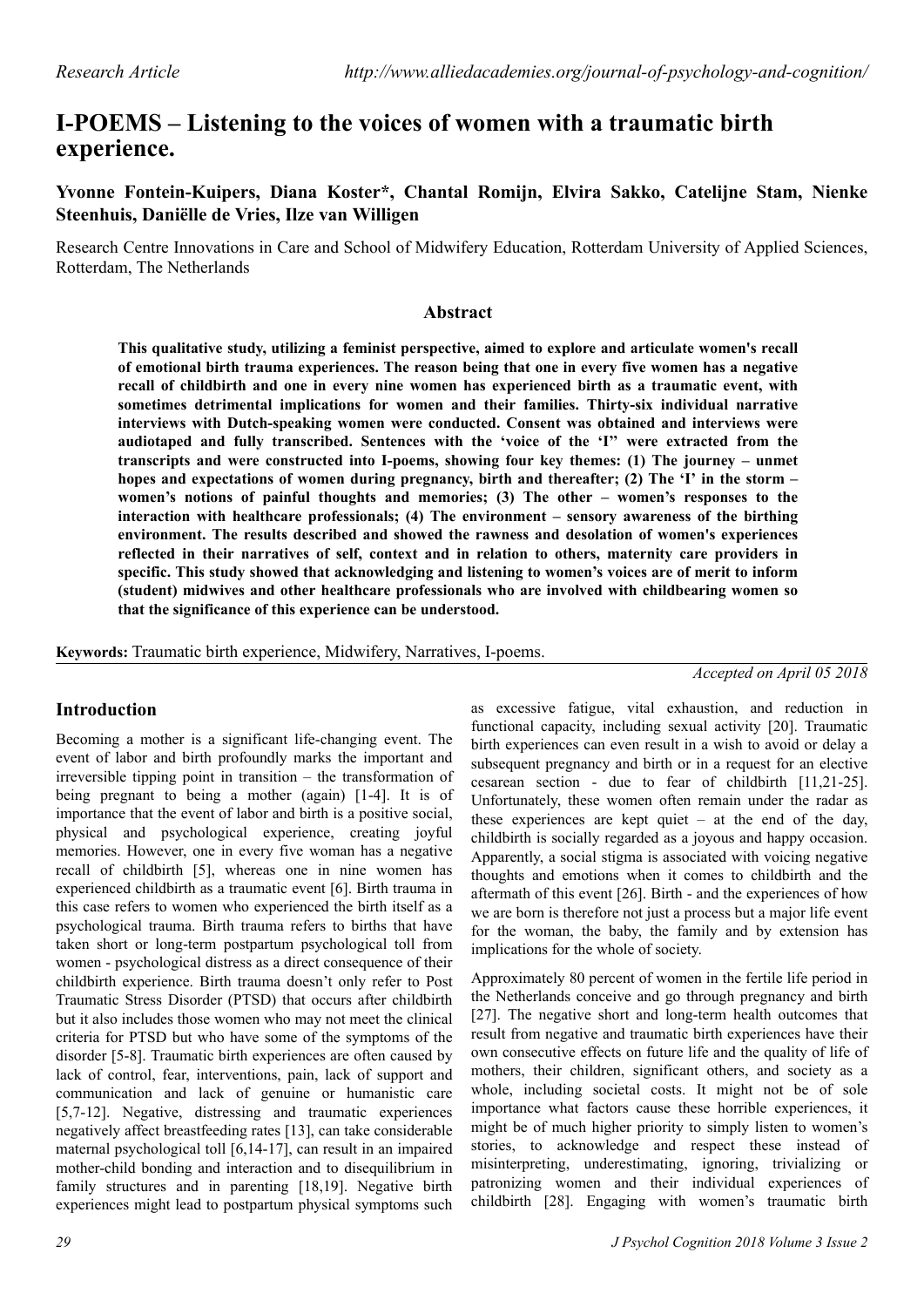experiences constitutes connected learning and understanding of women's experiences and of their impact. Then, society as a whole might withhold stigmatization of these events and the consequences; contributing to the prevention and reduction of a blame-culture of those mothers and parents and/ or their children who are the direct victims of these experiences. In order to do so, women with negative, distressing and traumatic childbirth experiences should therefore be given a voice. This will expand our understanding of these experiences and enable clarification of women's emotional trauma.

We performed this study in the Netherlands, aiming to give voice to women who recall the birth of their child as a negative, emotional distressing or traumatic event and who self-identified this as a traumatic experience. This paper focuses on traumatic birth experiences from the perspective of the women who experienced them, exploring the woman's intrapersonal emotions during and after the birth that affect her perception of the event.

### **Method**

### **Design**

The study utilized a feminist perspective as it dealt with women's experiences, aiming to provide explanations what women want and need, to overcome the invisibility of women in social research [29], to attend to power imbalances and aiming to respect women's voices [30].

#### **Participants**

Women who had a subjective experience of a traumatic childbirth, whereby traumatic childbirth was defined by the women herself, were eligible for the study. Women were included if they had a good proficiency of the Dutch language, were 18 years of age or older and had given birth in a Dutch birth setting more than six weeks and less than three years ago at a gestational age of >37 weeks. No distinction was made between primiparous or multiparous women, the type of care received (midwife-led care or obstetric-led care), the mode of birth and type or number of interventions. Pregnant women, cases of perinatal mortality, mothers of neonates who were admitted postpartum due to life threatening complications and/or severe congenital pathology, women who had experienced recent trauma or loss not related to childbirth and women with (acute) psychiatric conditions were excluded because of potential confounding the traumatic birth experience, being the topic of study.

### **Procedure**

Participants were purposively recruited through a Facebook message explaining the purpose and content of the study. No definition or criteria of emotional birth trauma were given – as this was self-defined by the participants based on their own judgement of their individual experienced emotional trauma. In total, sixty-four women responded of which thirty-six women were included in the study. Women were excluded because they did not fit the inclusion criteria or when it was not possible to schedule an appointment due to the constrained timeslot of our study. The study sample was self-selective and therefore requirements for diversity were not needed [31]. The interviews were conducted between 12 March and 15 May 2016, at a time and place convenient to the participants. Prior to the interviews women received an information letter that articulated the right to refuse or withdraw at any time. In this study six final-year midwifery students were involved to collect the data, i.e. being the interviewers. The students were academically supervised by a post-doc researcher (YF) and mentored by a certified counselor (DK), being specialized in support and treatment of women with traumatic birth experiences. The students were trained (DK) in interview techniques, with emphasis on non-verbal reactions, empathy and neutral responses to the women's experiences. They were instructed how to conduct the interview with preventing it to become a therapeutic conversation. Prior to the interviews, the students conducted a pilot-interview, they read the counselor's book (DK) about the impact of negative, distressing or traumatic childbirth [32] and performed a literature search; helping to avoid to impose own structures and assumptions and to minimize the likelihood of observant-expectancy bias [33]. This course of action was critical in allowing the students to be effective interviewers [34].

### **Data collection through narrative interviewing**

Face-tot-face narrative interviews were performed. The six interviewers (ES, CS, NS, DdV, IvW) operated in pairs, utilizing alternating roles. Each interview was coordinated by one researcher and one observer. The latter observed nonverbal communication and checked on completeness. The interviews were 45 to 90 minutes long. Interviews were audiotaped for which consent was obtained prior to the interview. Women were invited to revisit the birth that they had experienced as traumatic – to tell and reconstruct their personal story [35,36]. It was emphasized that there were no wrong answers and participants were encouraged to reveal anything they wanted to say about the topic addressed. Women were informed that they could refuse to answering questions and that they could withdraw from the interview at any moment without giving reason. The sensitivity of the topic suggested a nonhierarchical method, allowing women to retain an element of control during the interview [37]. Therefore, the role of the interviewer in our narrative study was to listen, abstaining from interruptions, but occasionally seeking clarification by asking 'how' and 'what' questions [38]. This was the approach we took and was a way of ensuring that participants were given the freedom and time to unfold their own stories.

#### **Analysis**

The recorded interviews were described verbatim and the transcripts were anonymized. We individually read the transcripts in order to determine the essence of the birth event. In a second reading we were particularly focused on the presentation of the 'voice of the 'I' for constructing I-poems [39,40]. In these, each instance of the pronoun, connected verb and other related words were extracted and placed on a separate line, thus building a skeletal version of the text which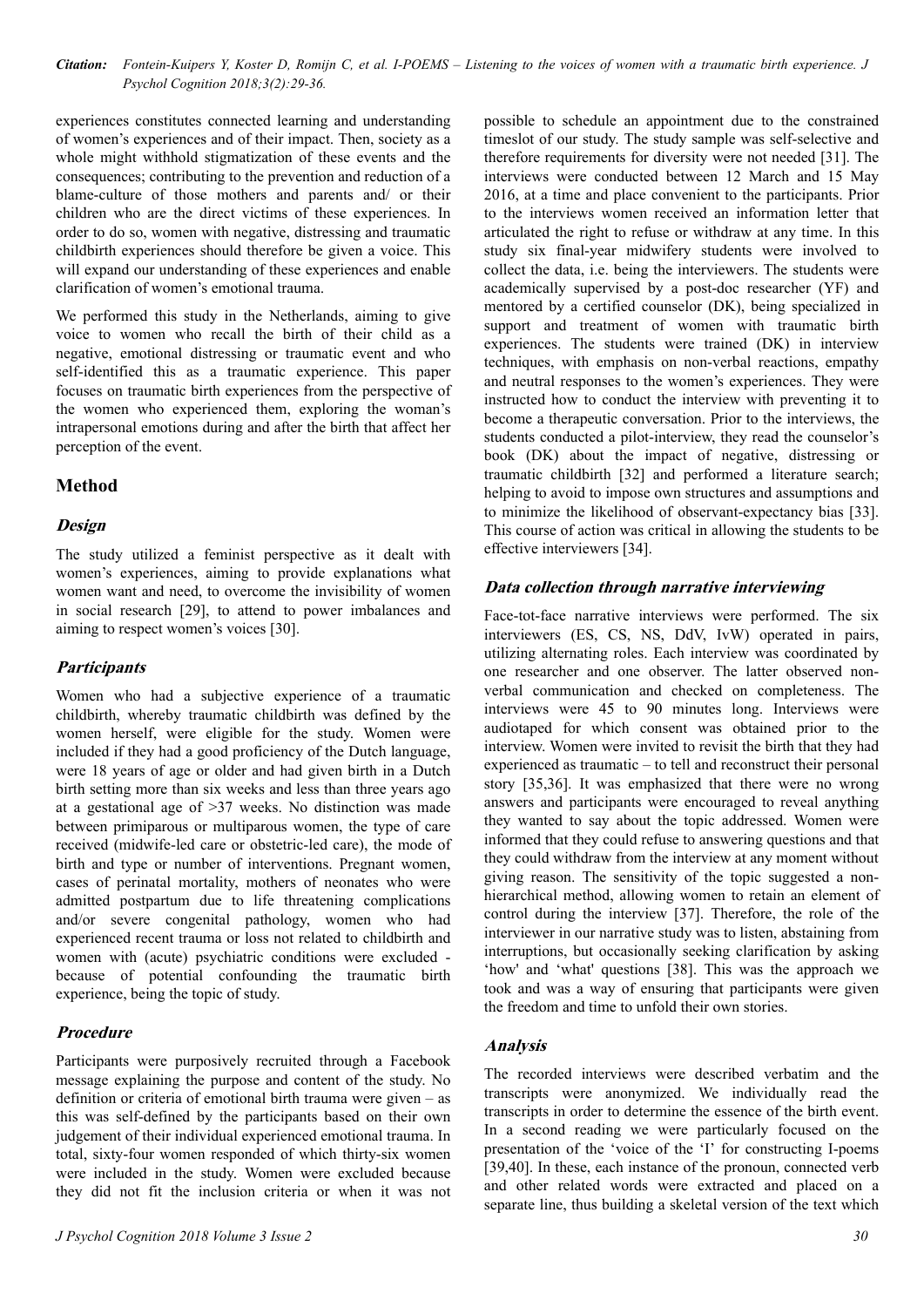has the appearance of a poem. Subsequently, we discussed what was read to explore resonance, interpretation and understanding. With a shared narrative we began to construct the I-poems [40]. We worked together and highlighted each first person I-sentence within each transcript. We then cut and pasted these into a new document and lined up the phrases, like lines in a poem. A third reading of the data produced a thematic analysis of each transcript. The themes we identified were compared across all the transcripts [39-41].

#### **Rigor**

The transcripts were emailed to the participants, giving them an opportunity to change or remove any data. One participant responded, resulting in rectification of the transcript, enhancing trustworthiness of the analysis [33,42]. All used strategies were documented to enhance credibility, transferability, dependability and confirmability of the findings. To enhance the credibility of our findings, the final themes were discussed amongst the research team members, midwifery lecturers and students [43]. The writing of this paper was guided by the consolidated criteria for reporting qualitative research (COREQ) [44].

#### **Ethical considerations**

According to Dutch guidelines on research ethics, ethical approval was not required. For the study, we adhered to the ethical principles of the Central Committee on Research Involving Human Subject [45]. Written consent was obtained from all participants. The interviewers signed a declaration, explicating the voluntarily, confidential and anonymous character of the study. Out of moral and ethical considerations, we felt responsible to offer a backup system for the support of participants who might still be suffering from their traumatic experience. Therefore, participants were presented with casefinding questions at the end of the interview (unrecorded) to identify unresolved emotions or issues as a result of their traumatic experiences. Two certified counselors were available for the participants to offer professional help and support if necessary. This support was also offered to the women who were excluded but who had showed interest in participating in the study. We considered that women could have expressed interest in the study driven by a need to self-disclose or to seek help and support, recognizing this as coping mechanisms [46]. The excluded, non-participating women were followed up to validate this. We were aware that our recruiting message could have triggered thoughts or emotions, leaving women out on a limb. Therefore, these women were contacted by phone (YF, DK), referring them to the available counselors when necessary. In this study confidentiality was ensured, each participant was given a number and only the researchers knew their identity. The data was handled exclusively by the researchers, was stored on password secured computers and was used for the sole purpose of the study.

### **Results**

#### **Participants**

As this piece of research was not intended to produce generalizable results; only some basic and obstetric information was collected. The participants were between 20 and 41 years of age. All but one woman had a partner. Half of the sample had one child, whereas the other half had two to five children. A few women had received psychological support at some point in their lives before they had become pregnant. The births identified as traumatic had happened between three months to three years before the time of the interview and included births of a first child as well as of a subsequent child. Half of our sample had an induction of labor. Several participants had given birth again after the traumatic birth experience of which a few women had chosen to have an unassisted birth, i.e., a free birth. Several women had received counseling or therapy as result of the birth experience.

#### **I-poems**

The women's narratives contain details of events that appear pivotal to the participants' childbirth experiences and defined their stories. It is clear from the way the women related these events that they had a significant impact on them at the time and even for some period thereafter. We extracted four major events constructing our themes: (1) The journey; (2) The 'I' in the storm; (3) The other; (4) The environment. The themes will be illustrated by direct quotations of the I-poems.

#### **Theme 1. The journey**

This theme reflects women's responses to pregnancy, labor, the postpartum period, to received care and to early parenthood. It also reflects women's expectations and their plans during these phases and elements of the childbearing journey. All women expressed that things had turned out in a different way than they had planned, anticipated or wanted for themselves; feeling unprepared and overwhelmed by what happened, with a sense of unexpectedness and being left with the feelings on unmet needs. There was a mismatch between women's hopes and expectations and the actual experiences.

…I wanted to give birth at home

I had a birth plan

I wanted a natural birth

I was not scared, only a bit apprehensive maybe

[intrapartum referral]

I don't want to go to the hospital

I am thrown in at the deep end

I never imagined this to happen…

(32 years old, birth of 1st baby 1 year ago, augmentation because of prolonged labor– antenatal account)

…I get something for the pain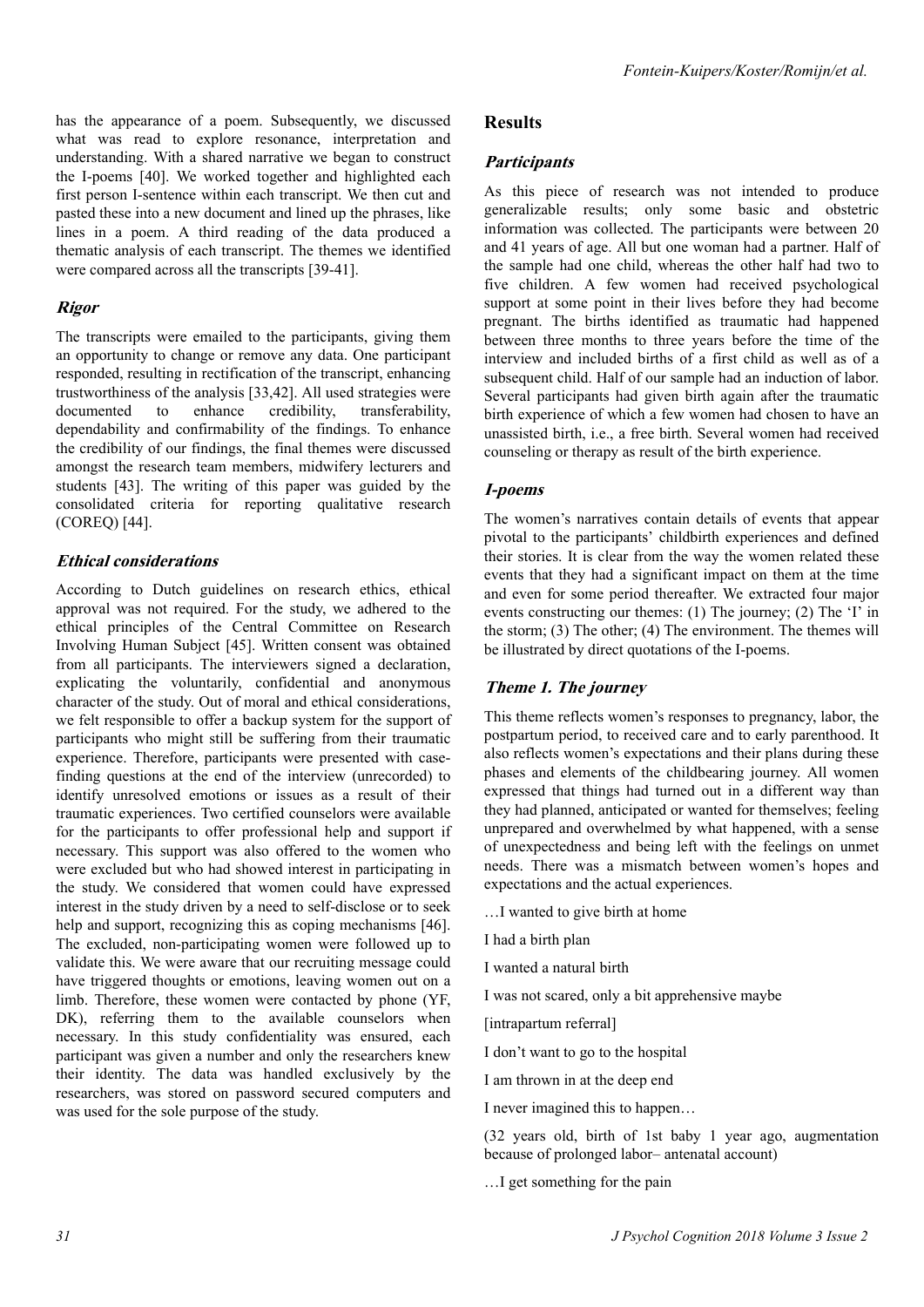I get a drip

I am lying on my back

I don't want this

It doesn't turn out like I thought it would

I did not plan this

If only I would have known…

(30 years old, birth of  $2<sup>nd</sup>$  baby 6 months ago, induction of labor because of raised blood pressure – birth account)

…I have nightmares

I am supposed to be happy

I should enjoy motherhood

I can't make the memory go away

I am a failure (…) an unfit mother

I don't want this [birth] to ever, ever happen again

I have developed this fear for becoming pregnant again

I want it to be different (…) next time…

(26 years old, birth of 1st baby 2 years ago, ventouse extraction – postpartum account)

#### **Theme 2. The 'I' in the storm**

This theme highlights the subjective nature of childbirth and shows how women's responses to the event of childbirth. All our participants voiced painful thoughts and memories, echoing devastation. All the women reported negative emotions; primarily of anger, feeling scared, being frightened, upset, panic and mental defeat.

…I can't do this

I just can't

I don't know what to do

I don't know what is happening

I feel lonely

I cry

I feel disappointed

I have no choice

I am scared

I am tired

I am angry

I scream

I can't think

I feel so stupid

I lose control

I give up

I have to survive

I feel so hopeless

I am frightened

I feel unsafe…

(32 years old, birth of 1st baby 3 years ago, epidural)

…I keep feeling that anger

I feel constant sadness

I feel guilty

I blame myself…

(38 years old, birth of 2nd baby 3 months ago – postpartum account)

#### **Theme 3. The other**

This theme reflects women's responses to the interaction or lack of interaction with healthcare professionals present at the birth. Women experienced many disempowering interactions with healthcare staff which left them feeling vulnerable. They wanted to be treated as individual human beings and they wanted to be listened to. Some women reported intimate aspects of care as lacking integrity. Overall, women felt that dignity and respect were lacking. They sometimes felt ignored and dismissed, dehumanized, undermined and excluded in interactions with the healthcare professionals. Some of the participants portrayed healthcare staff as uncaring and some of the women felt pressured to follow the professional.

…I am a human being Do you hear what I am saying? Do you take me seriously? I am here! What are you doing to me? I want you to listen to me I need an explanation [gives up] I do what you want me to do I am not a wimp I feel raped… (31 years old, birth of 1st baby 2 years ago, induction of labor because of raised blood pressure) …I let them carry on (…) whatever (…) another internal examination I have no choice I need help I want her [midwife] to listen to me I want to be cared for

I am left to my own devices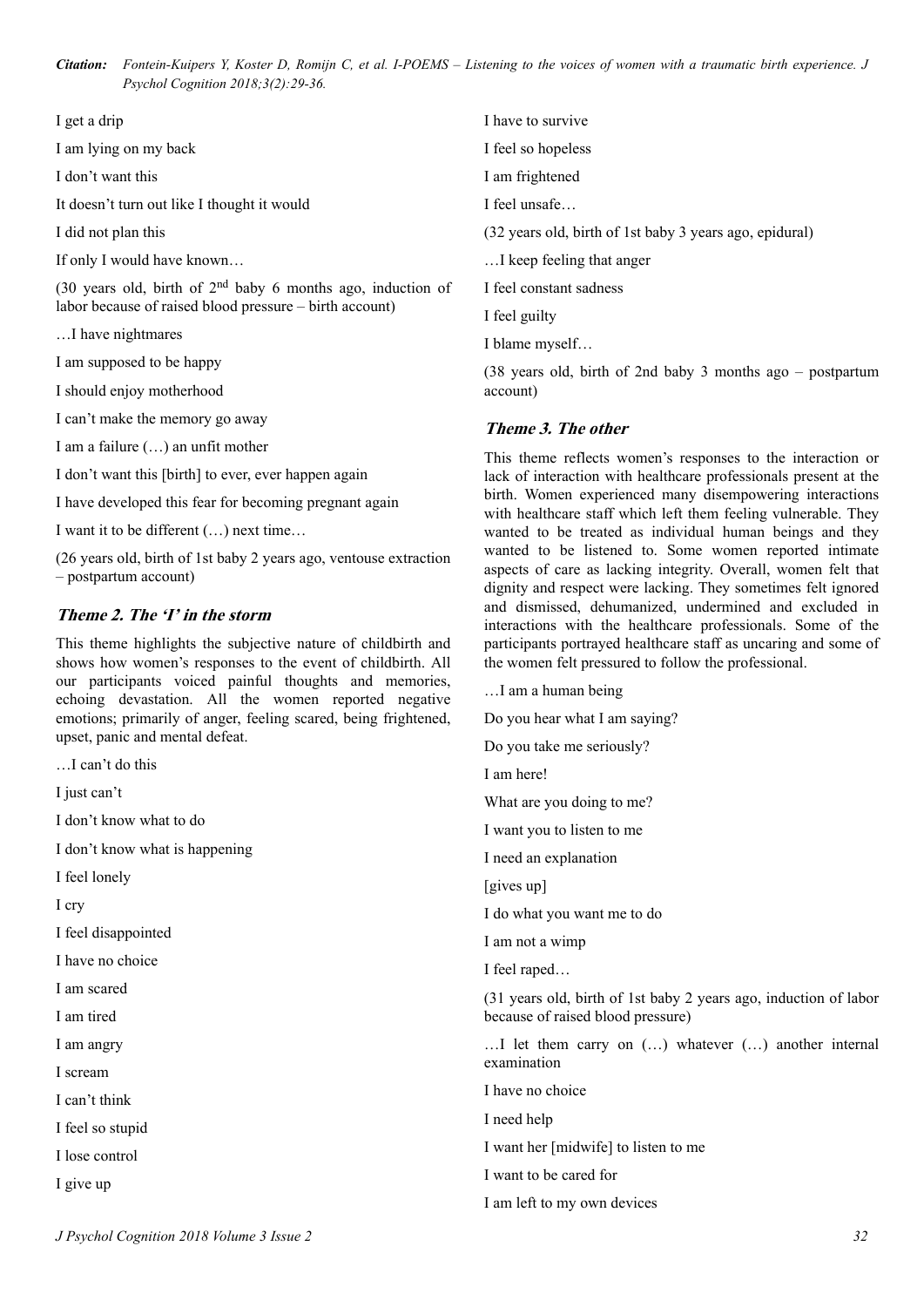I want her [midwife] to take an interest in me

I don't trust her [midwife]

I am being overruled…

(23 years old, birth of 1st baby 1 year ago)

…I have a name

I am being patronized

I feel abused

I feel powerless

I have no control

I did not consent to this

I deserve some respect

I have rights

I am more than just a womb…

(25 years old, birth of 1st baby 1 year ago, Remifentanil, epidural)

# **Theme 4. The environment**

This theme represents the sensory awareness of women during the birth, which they related to the birthing environment and had triggered a negative recall of the birth. Women were directly aware of different sensations, which they associated with the maternity care environment in the hospital setting. An environment where women perceived and engaged with external sensory stimuli. The women related the sensory experiences during the birth to negative feelings such as lack of privacy and lack of dignity.

…I see a lot of people in the room

I have no clothes on

I see faces of people

I don't know you

I hear her [midwife] high-pitched voice

I constantly hear the baby's heartbeat

I hear someone screaming in the other room

I hear a door slamming

I am stuck to the hospital bed

I am stuck to the drip, to the CTG

I sense somebody silently entering the room

I see her [midwife] angry face

I hear noises coming from all sorts of devices

I have no privacy…

(28 years old, birth of 1st baby 10 months ago, induction of labor because of post term gestational age)

## **Discussion**

This study explored the subjective experiences of Dutch women who self-identified the birth of their child as a traumatic event, in order to better understand what it is women feel and perceive during these moments. The results described and showed the rawness, intensity and desolation of women's experiences reflected in their narratives and subsequently in the I-poems and the connected themes of self, the context and of the relation to others - maternity care providers in specific. The I-poems carry the components of emotion: the subjective experience, the psychological response and the expressive response - elements that might explain the birth trauma experiences. The birth trauma-related emotions expressed by our participants, suggests that women's experiences included high levels of involuntary, negative, powerful emotions, carrying intensive meaning and high levels of negative weighting. It seems that these emotions overwhelmed the birth event and the women in our study were unable to communicate their distress or to respond adequately, as described in Theme 2. While it has been recognized that the function of negative emotions is to help individuals in addressing a problem or to positively adapt to a situation, the women in our study seemed unable to do so. As a result of strong negative emotions as well as being unable to counterbalance or compensate the negative emotions with positive ones - the traumatic experience is born. Emotions interact with cognition, playing a critical role in defining the woman's subjective experience and in women's evaluation of the birth event [47]. The women in our study obviously assigned a negative evaluation to the event of birth a negative recall is born. The ingredients of emotional trauma; the unexpected character of the event, the lack of being able to control the event and feeling completely unprepared are described in Theme 1. Theme 1 shows the actual-ought selfdiscrepancy, which is known to result in distressing and negative emotions [48], as apparent in Theme 2. Theme 3 highlights non-collaborative childbirth, which has been recognized to contribute to emotional birth trauma [11,49]. Although medical interventions were mentioned as part of the birthing environment (Theme 4), women merely articulated that their perception during the birth was related to bodily sensory processes (i.e. sound, sight), aligning with features of embodied cognition which claims that the body plays a constitutive role in transducing environmental inputs to a negative cognition and emotional trauma [50] – the sensory information that was perceived during the birth has been stored in the brain [51] and the negative memory arises to exist or sustain.

We believe that the earnestness with which the women spoke radiated from the I-poems, underpinning the importance of acknowledgement of these experiences. The findings of this study can serve as a powerful message for (student) midwives and other healthcare professionals involved with childbearing women or those who care for women who have emotional problems as a result of a traumatic birth experience. The Ipoems can serve as a source for education and professional development. This study has provided us with the opportunity to expose real time scenes that hopefully contribute to reconditioning and sensitization of healthcare professionals as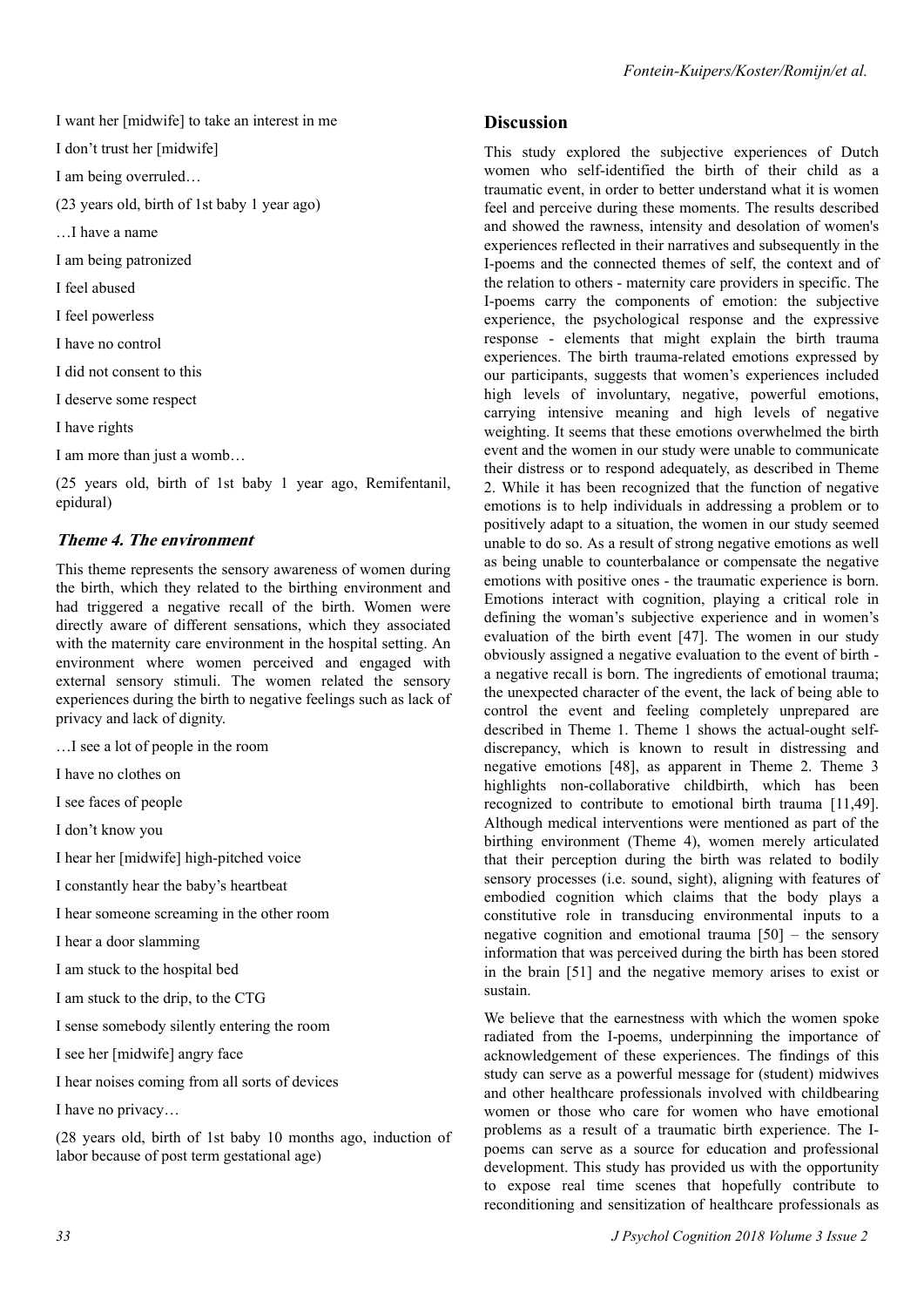well as bringing the woman's story to public attention [26]. The accounts of our participants strongly emphasize that the best scenario is obviously to facilitate a woman´s positive birth, where she feels in control, being respected and has the best outcome possible, whatever her preferences or needs. But above all, a scenario where compassion and co-humanity should be at the heart of the care for childbearing women [52]. We appreciate that women and healthcare professionals can have different perceptions and observations of one and the same birth  $[53]$  – adding to this that it are ultimately women themselves who can give meaning to the experience of the birth and not the birth-attendants [47]. By no means, do we have the intention to point a finger towards maternity care professionals as not all findings involved healthcare staff per se. We only want to articulate and highlight women's experiences, hoping to learn from the accounts given by the participants in our study in order to allow maternity care providers to be able to connect with women's subjective experiences and responses to their intrapersonal emotions and individual situation. We might not have added to the known reasons that can cause traumatic birth events [5,7-12]. We however, believe that through the use of narrative interviewing and the construction of I-poems we have organized a 'sequence of events', so that the significance can be understood through its relation to the whole of the woman's subjective experience. One of the strengths of our study is that the focus on the participants' stories is retained. In keeping with this and the feminist approach we have chosen for the study, it is imperative that the women are visible and that their stories are heard. We believe that with our I-poems we have attempted to contribute towards essentialism of traumatic experiences of childbirth, as I-poems tend to do [39].

There is a variety in the estimated prevalence of traumatic experiences of childbirth, varying from ten to as high as 30% [6,12,54]. Given to the fairly high number of respondents to our study's recruitment message that were obtained in a rather short period of time, suggests the many women recognizing the experience of a traumatic birth. A high number of respondents were also found in another Dutch study about traumatic birth experiences [7]. This emphasizes the need for women to raise their voices. It was striking that none of our participants mentioned the role of their partner or birthing partner during the event of birth (Theme 3), while this is known to positively affect the birth experience [17] as well as it contributes to postpartum recall and accounts of the birth [55]. In contrast to a recent Dutch study [7], none of our participants mentioned the baby, the pain or perinatal complications as a cause or element of their traumatic experience. A few women in our study had an unassisted birth after the birth they had experienced as traumatic. Although this might not be a course of action for all women with a traumatic birth experience, we know that this response is strongly associated with ascertaining human dignity, often a result of poor experiences with maternity care, a lack of faith in, and feeling unsafe with the care provided - due to the sense of loss of autonomy and the negative and disrespectful interactions with healthcare professionals [56]. These aspects seem to resonate with the experiences of the women in our study.

A number of limitations are apparent in this study and may therefore affect the usability and transferability of its findings. Firstly, the participants were all from the Netherlands and the stories they told were shared within the context of the Dutch maternity system. Secondly, our analysis relied on women's memories of their experiences and might have caused recall bias as some women spoke of births that had occurred two or three years before. However, evidence suggests that women generally recall labor and the birth of their children accurately, even after three years [5]. Thirdly, the self-selective nature of our study might have led to sampling bias and we might have included women with strong opinions about mismanagement of the birth of their child. We assume that many silences remain and need further attention and exploration. It is very likely that there have been women we were not able to reach but whose experiences are of importance; those who have never disclosed those who may have felt they had nothing to offer to this particular study and those from other cultural backgrounds or women who have reached closure, not wanting to revisit their experience. We might have missed women who have conformed and changed their values and may therefore not have wished to take part in the study. The experiences of a traumatic birth experience may also have been too painful for some women to share for the purpose of research. Approaching the women that might be lacking from this study is something to consider for future research. Women in our study selfidentified their birth experience as traumatic. We did not distinguish between levels of severity of feeling traumatized, nor did we use diagnostic instruments to assess women's mental health and wellbeing. Although we used case-finding questions to identify women who might be suffering from their experience, we don't know if women endured posttraumatic distress disorder, clinical depression, anxiety and/ or attachment problems and whether this affected their recall. This can be advisable for future research, not only for interpretation of the findings but also to enable more tailored referral of women to supportive resources than we did in this study. In addition, it is also important to acknowledge that some women in this study experienced complications of labor that played a profound or dominating role in the overall birth experience and therefore might have confused physical trauma with emotional trauma. However, based on the narratives, we believe that women had interpreted the word trauma as subjective or emotional trauma. We were not aware of women's internal locus of control, control appraisal, if women had a history of sexual trauma or if their antenatal perceptions towards birth prior to the traumatic event had a negative or fearful character; all factors which might have predisposed their birth experience and therefore their accounts [17,57,58]. As we utilized a qualitative design, there was no analytical tool to adjust for these aspects. Despite our thorough preparation of the interviewers, there is no certainty that interpretation observer-bias has occurred [33]. The sense of belonging to the midwifery profession – often the same professionals that women refer to in their narratives - may have led participants and researchers respectively to be reserved in narrating or making incorrect assumptions, compounding biases. Nevertheless, we believe our analysis procedure was valid. We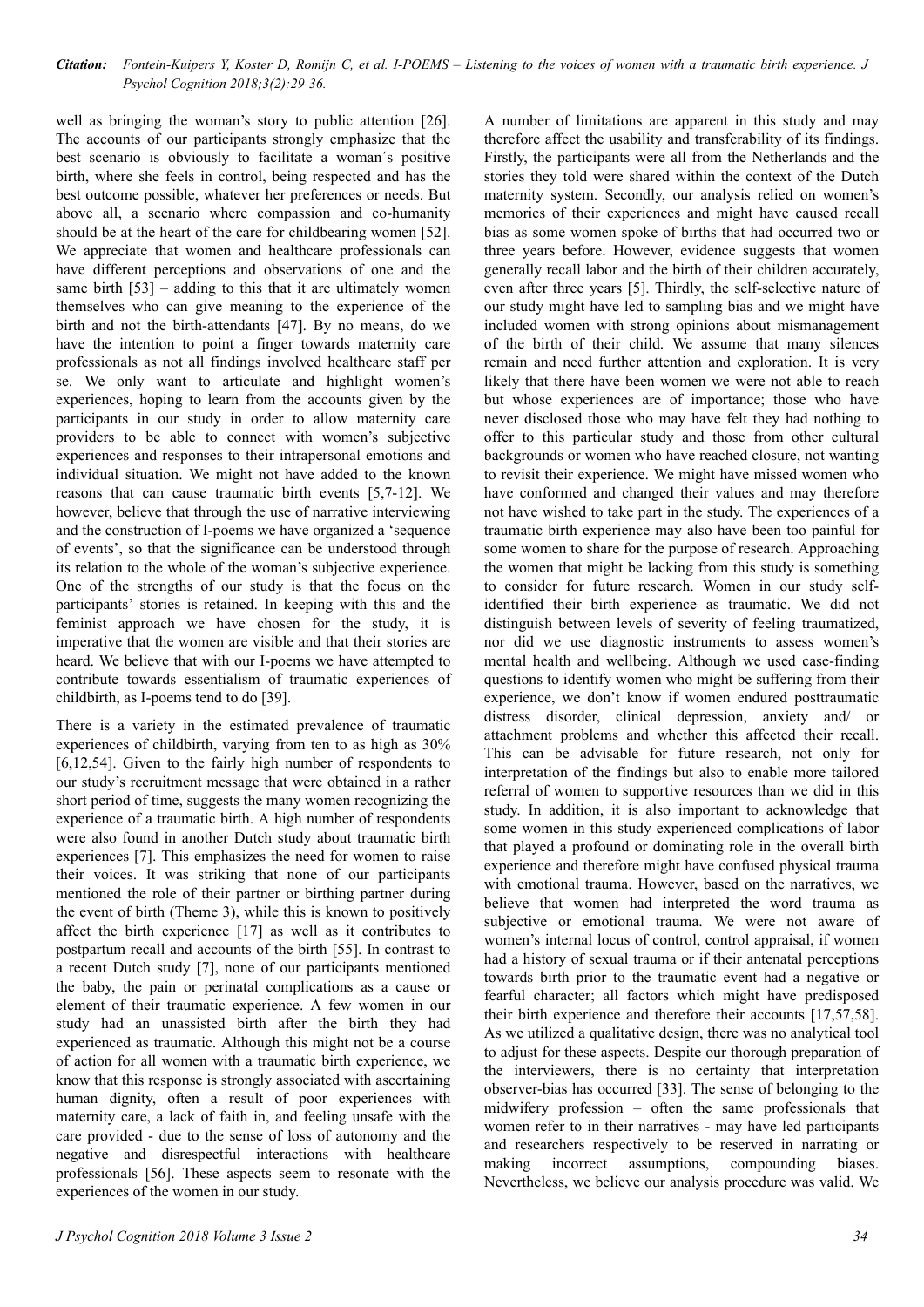worked independently, reflectively, and collaboratively [33,42].

# **Conclusion**

Four key themes emerged from the I-poems that resulted from the analysis of transcripts from interviews conducted with Dutch women who had experienced a traumatic birth. The study contributes to the understanding of the significance and impact of these experiences by explaining women's subjective experiences, their psychological and expressive responses. Findings can be beneficial for (student) midwives and other healthcare professionals that care for childbearing women. This study allowed women with traumatic birth experiences to raise their voices in order to be heard and to be respected.

# **Acknowledgement**

The authors wish to thank the women who participated in this study and shared their personal stories. We dedicate this paper to the memory of Diana Koster.

### **Note**

The findings of this study have led to the production of a short animation film entitled "She will remember every detail – forever", giving voice to the women in our study. This film is currently being used to inform (student) midwives, other healthcare professionals and non-professionals; those who are involved with childbearing women and/or who support women with traumatic birth experiences.

# **References**

- 1. Prinds C, Hvidt NC, Mogenson O, et al. Making existential meaning in transition to motherhood – A scoping review. Midwifery. 2014;30:733-41.
- 2. Emmanuel E, Creedy D, St John W, et al. Maternal role development: the impact of maternal distress and social support following childbirth. Midwifery. 2011;27(2): 265-72.
- 3. Mercer R. Becoming a mother versus maternal role attainment. J Nurs Scholarsh. 2004;36(3):226-32.
- 4. Nelson AM. Transition to motherhood. JOGNN. 2003;32:465-77.
- 5. Rijnders M, Baston H, Schönbeck Y, et al. Perinatal factors related to negative or positive recall of birth experience in women 3 years postpartum in the Netherlands. Birth. 2008;35:106-17.
- 6. Stramrood CA, Paarlberg KM, Huis in 't Veld EMJ, et al. Posttraumatic stress following childbirth in homelike and hospital settings. J Psychosom Obstetric Gynecol. 2011;32:88-97.
- 7. Hollander MH, van Hastenberg E, van Dillen J, et al. Preventing traumatic childbirth experiences: 2192 women's perceptions and views. Arch Womens Ment Health. 2017;20:515-23.
- 8. Reed R, Sharman R, Inglis C. Women's descriptions of childbirth trauma relating to care provider actions and interactions. BMC Pregnancy Childbirth. 2017;17:21.
- 9. De Schepper S, Vercauteren T, Tersago J, et al. Posttraumatic stress disorder after childbirth and the influence of maternity team care during labour and birth: A cohort study. Midwifery. 2016;32:87-92.
- 10. Simpson M, Catling C. Understanding psychological traumatic birth experiences: A literature review. Women Birth. 2016;29:203-7.
- 11. Elmir R, Schmied V, Wilkes L, et al. Women's perceptions and experiences of a traumatic birth: A meta-ethnography. J Adv Nurs. 2010;66:2142-53.
- 12. Olde E, Hart VO, Kleber R, et al. Posttraumatic stress following childbirth: A review. Clin Psychol Rev 2006;1-16.
- 13. Henderson JJ, Evans SF, Straton JAY, et al. Impact of postnatal depression on breastfeeding duration. Birth. 2003;30:175-80.
- 14. Garthus-Niegel S, von Soest T, Vollrath ME, et al. The impact of subjective birth experiences on post-traumatic stress symptoms: A longitudinal study. Arch Womens Ment Health. 2013;16:1-10.
- 15. Son van M, Verkerk G, van der Hart O, et al. Prenatal depression, mode of delivery and perinatal dissociation as predictors of postpartum post-traumatic stress: An empirical study. Clin Psychol Psychother. 2005;12:297-312.
- 16. Beck CT. Post-traumatic stress disorder due to childbirth: The aftermath. Nurs Res. 2004;53:216.
- 17. Soet JE, Brack GA, DiIorio C. Prevalence and predictors of women's experience of psychological trauma during childbirth. Birth. 2003;30:36-46.
- 18. Ayers S, Eagle A, Waring H. The effects of childbirthrelated post-traumatic stress disorder on women and their relationships: A qualitative study. Psychol Health Med. 2006;11:389-98.
- 19. Skari H, Skreden M, Malt UF, et al. Comparative levels of psychological distress, stress symptoms, depression and anxiety after childbirth - A prospective population‐based study of mothers and fathers. Int J Obstet Gynaecol. 2002;109:1154-63.
- 20. Fisher JRW, Feekery CJ, Rowe-Murray HJ. Nature, severity and correlates of psychological distress in women admitted to a private mother-baby unit. J Paediatr Child Health. 2002;38:140-5.
- 21. Nieminen K, Stephansson O, Ryding EL. Women's fear of childbirth and preference for cesarean section - A crosssectional study at various stages of pregnancy in Sweden. Acta Obstetricia et Gynecologica Scandinavica. 2009;88:807-13.
- 22. Beck TC. Birth trauma: In the eye of the beholder. Nurs Res. 2004;53:381-90.
- 23. Gardner PS. Previous traumatic birth: An impetus for requested cesarean birth. J Perinat Educ. 2003;12:1.
- 24. Hofberg K, Ward MR. Fear of pregnancy and childbirth. Postgrad Med J. 2003;79:505-10.